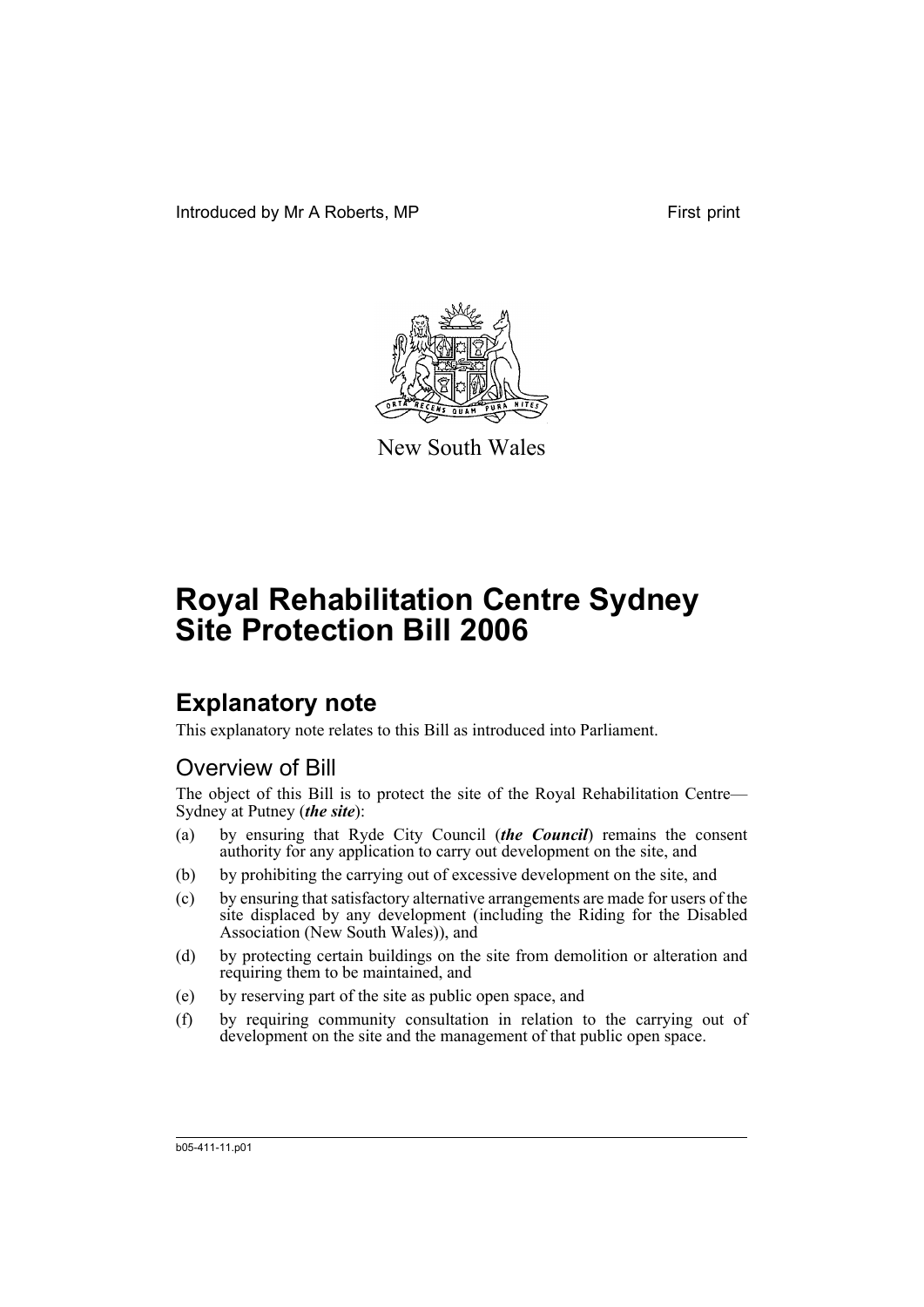Explanatory note

## Outline of provisions

## **Part 1 Preliminary**

**Clause 1** sets out the name (also called the short title) of the proposed Act.

**Clause 2** provides for the commencement of the proposed Act on the date of assent.

**Clause 3** defines certain words and expressions used in the proposed Act.

## **Part 2 Ryde City Council is consent authority**

**Clause 4** provides that the Council is the consent authority in relation to the carrying out of any development on the site.

**Clause 5** prevents the making of any declaration under the *Environmental Planning and Assessment Act 1979* that the carrying out of development on the site is a project to which Part 3A of that Act applies or that has the effect of making development on the site a project or part of a project to which Part 3A of that Act applies. Any such declaration has no effect to the extent to which it applies to the site.

## **Part 3 Development of site requires consent**

**Clause 6** provides that development on the site cannot be carried out except with development consent under Part 4 of the *Environmental Planning and Assessment Act 1979*.

**Clause 7** provides that the only development that may be carried out on the site is development for the purposes of a detached dwelling-house, development for the purposes of a new purpose-built specialised rehabilitation facility or demolition or alteration of a building.

**Clause 8** provides that proposed sections 6 and 7 do not affect the continuation of any existing use of the site for the purposes of a rehabilitation facility.

**Clause 9** imposes a limit on residential development on the site. The Council must not consent to the carrying out of development on the site for the purposes of a detached dwelling-house if, as a result of the development, the total floor space area of dwelling-houses on the site will exceed 51 per cent of the area of the site.

**Clause 10** provides that the Council must not consent to the carrying out of development on the site unless it has taken into consideration the concept plan prepared under proposed Part 6.

**Clause 11** provides that the Council must not consent to the carrying out of development on the site unless it is satisfied that satisfactory alternative arrangements are made for users of the site displaced by the development, including the Riding for the Disabled Association (New South Wales).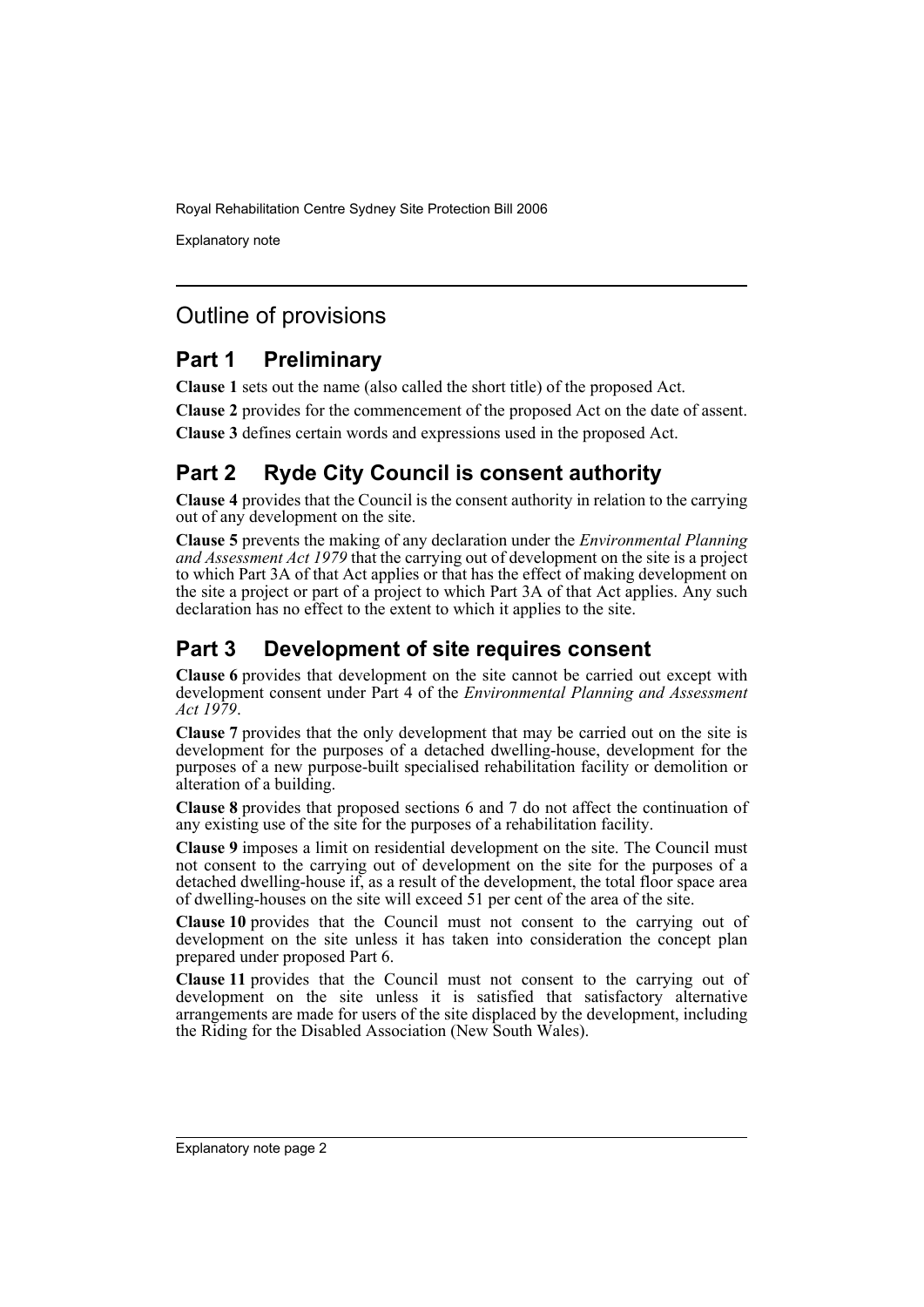Explanatory note

## **Part 4 Protection of existing buildings**

**Clause 12** requires the Council to assess each of the buildings on the site immediately before the commencement of the proposed Act and to determine which buildings are worthy of protection from demolition or alteration and which are not.

**Clause 13** provides that the Council must not consent to the carrying out of development that involves the demolition or substantial alteration of a building that the Council has determined is worthy of protection from demolition or alteration under the proposed Part.

**Clause 14** requires the Council to maintain all buildings that it has determined are worthy of protection from demolition or alteration and that are on land reserved as public open space under proposed Part 5.

### **Part 5 Reservation of certain land as public open space**

**Clause 15** provides for the reservation as public open space of that part of the site that is not being used as a rehabilitation facility or the subject of development consent after 2 years.

**Clause 16** empowers the owner of land reserved as public open space to require the Council to acquire the land.

**Clause 17** requires the Council to landscape any land so acquired.

**Clause 18** requires the Council to consult the Community Consultative Forum established under proposed Part 7 on the management of the land so acquired.

## **Part 6 Concept plan for site**

**Clause 19** requires the Council to prepare and implement a concept plan for the site.

**Clause 20** requires the Council to consult with the Community Consultative Forum in preparing a concept plan.

## **Part 7 Community consultation**

**Clause 21** provides that the Council must not consent to the carrying out of development on the site unless it is satisfied that the local community has been properly informed of the proposed development. In particular, the Council must not consent to an application for development consent unless the development application has been publicly notified in accordance with the *Environmental Planning and Assessment Act 1979* as if it were advertised development and the Council has taken into account any objections received as part of that notification procedure.

**Clause 22** makes it the duty of the Council to establish an effective procedure for community consultation concerning the management of land at the site reserved as public open space and the development of the concept plan for the site.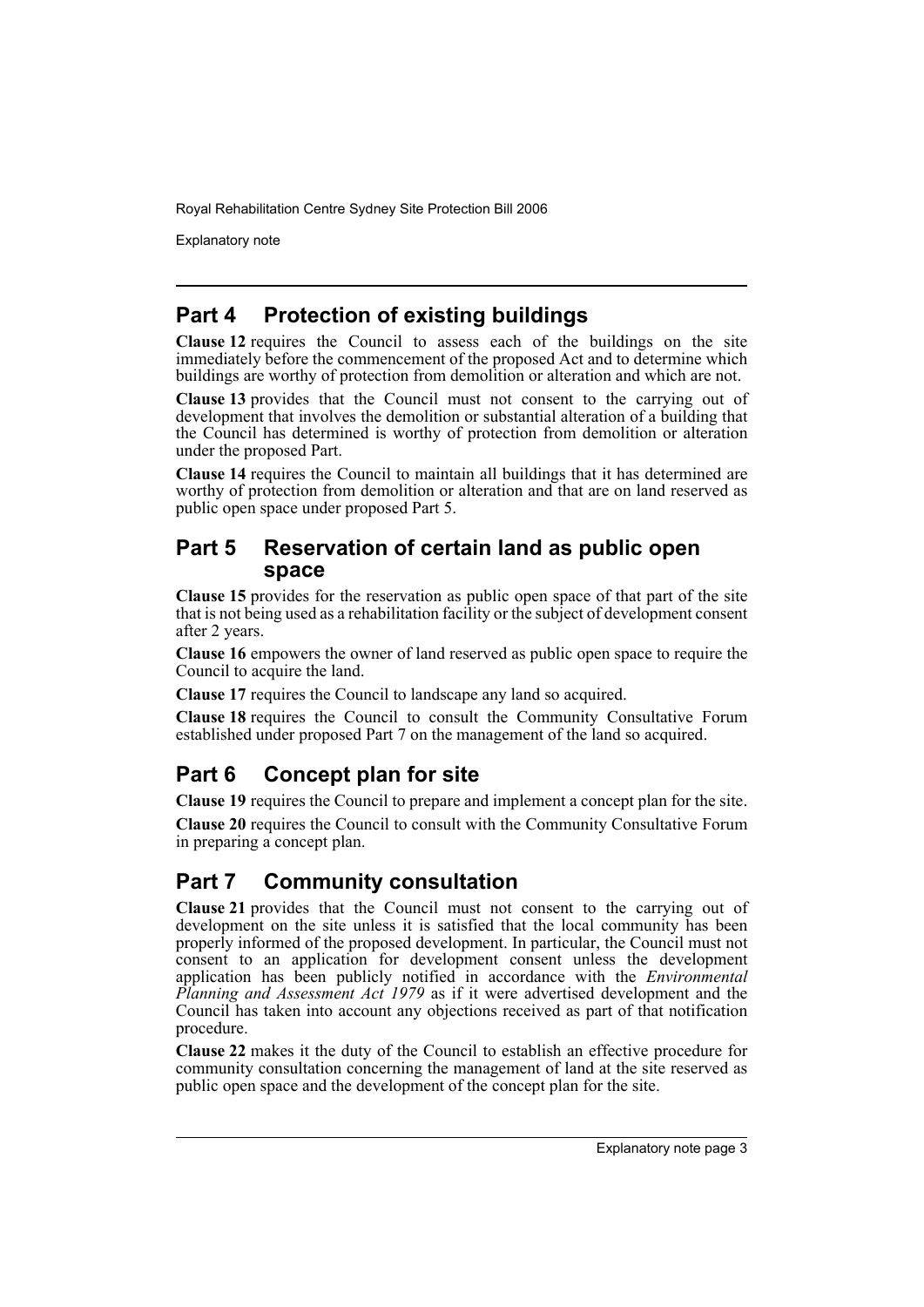Explanatory note

**Clause 23** provides for the establishment of a Community Consultative Forum.

## **Part 8 Miscellaneous**

**Clause 24** provides that the proposed Act applies despite any provision of any other Act, or of any regulation or environmental planning instrument, and that nothing in the proposed Act prevents the making of an environmental planning instrument that imposes additional restrictions on development on the site or on the Council's ability to consent to such development.

**Clause 25** provides for the making of regulations under the proposed Act.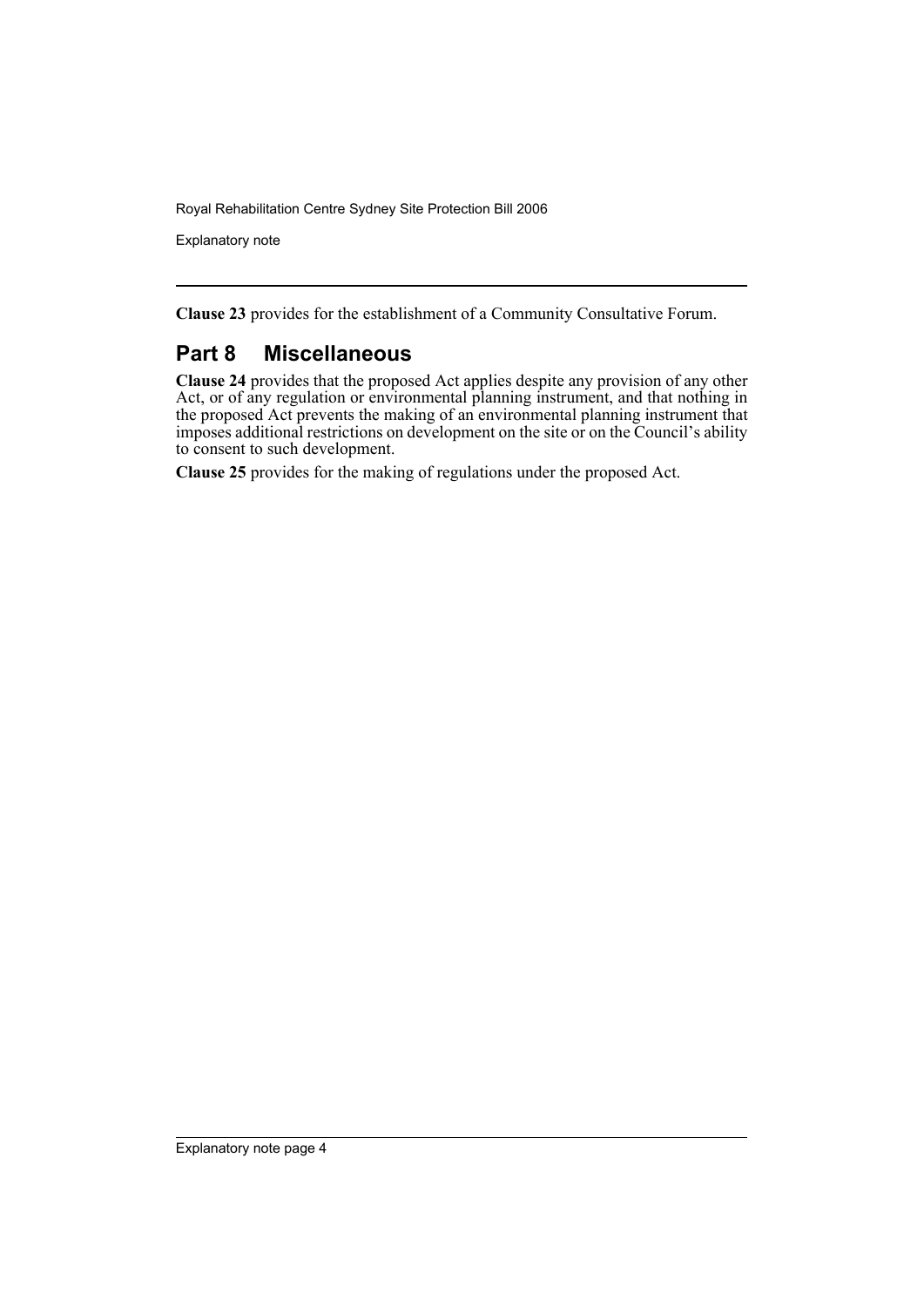Introduced by Mr A Roberts, MP First print



New South Wales

## **Royal Rehabilitation Centre Sydney Site Protection Bill 2006**

## **Contents**

|        |                                                                                                                              | Page |
|--------|------------------------------------------------------------------------------------------------------------------------------|------|
| Part 1 | <b>Preliminary</b>                                                                                                           |      |
|        | Name of Act                                                                                                                  |      |
|        | 2<br>Commencement                                                                                                            | 2    |
|        | 3<br>Interpretation                                                                                                          | 2    |
| Part 2 | <b>Ryde City Council is consent authority</b>                                                                                |      |
|        | Ryde City Council is consent authority in relation to site<br>4<br>5<br>Part 3A of EP&A Act does not apply to change consent | 3    |
|        | authority                                                                                                                    | 3    |
| Part 3 | Development of site requires consent                                                                                         |      |
|        | All development of site requires consent<br>6                                                                                | 4    |
|        | 7<br>Permissible development                                                                                                 | 4    |
|        | Existing use rights not affected<br>8                                                                                        | 4    |
|        | 9<br>Limit on residential development                                                                                        | 4    |
|        |                                                                                                                              |      |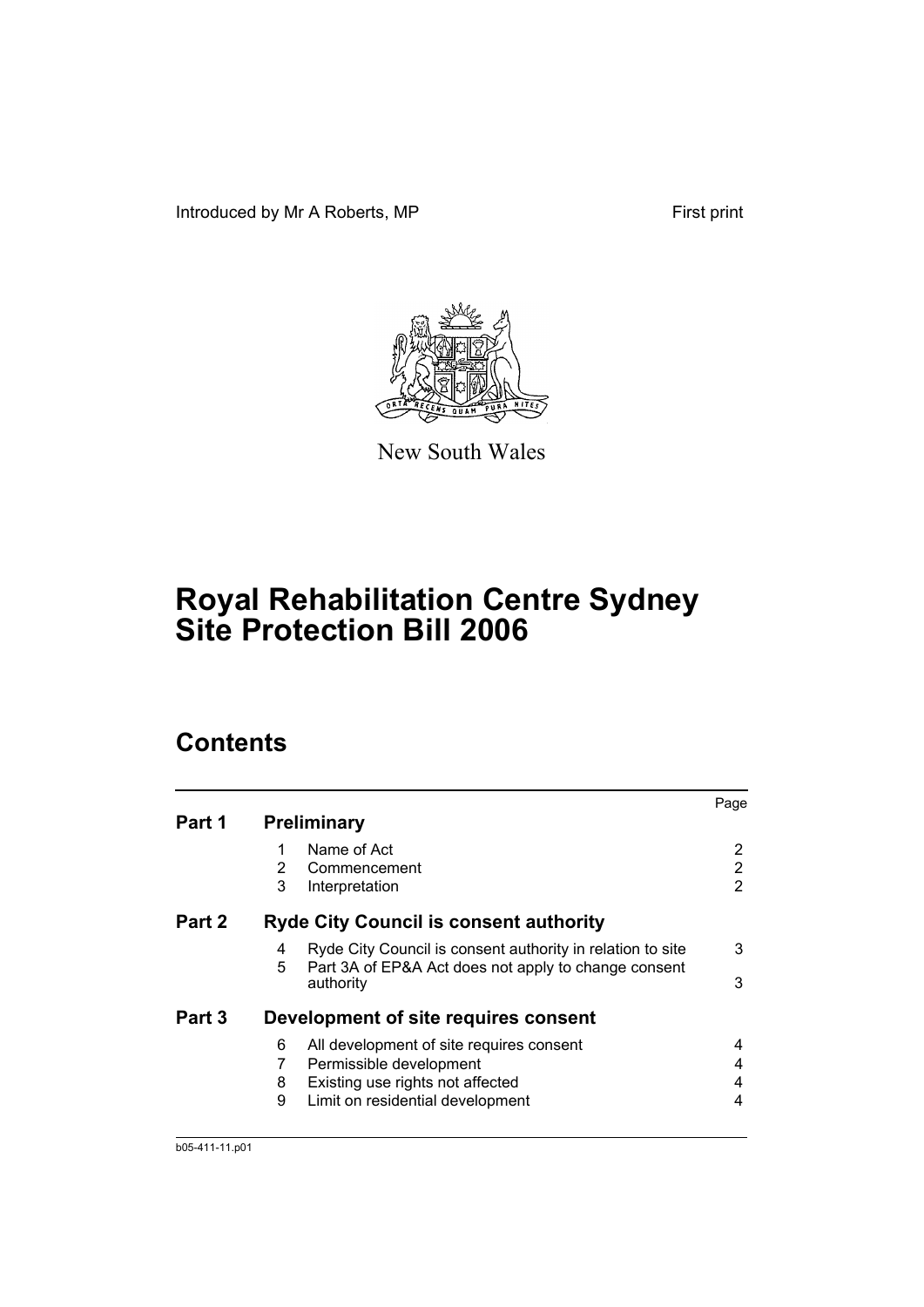Contents

|        |    |                                                                      | Page |
|--------|----|----------------------------------------------------------------------|------|
|        | 10 | Concept plan must be considered                                      | 4    |
|        | 11 | Alternative arrangements for users                                   | 4    |
| Part 4 |    | <b>Protection of existing buildings</b>                              |      |
|        | 12 | Assessment of existing buildings                                     | 6    |
|        | 13 | Protection of certain existing buildings                             | 6    |
|        | 14 | Maintenance of certain existing buildings                            | 6    |
| Part 5 |    | Reservation of certain land as public open space                     |      |
|        | 15 | Reservation of certain land as public open space                     | 7    |
|        | 16 | Owner-initiated acquisition of land reserved as public<br>open space | 7    |
|        | 17 | Landscaping on land reserved as public open space                    | 7    |
|        | 18 | Community consultation                                               | 7    |
| Part 6 |    | Concept plan for site                                                |      |
|        | 19 | Council must prepare and implement a concept plan for site           | 8    |
|        | 20 | Community consultation                                               | 8    |
| Part 7 |    | <b>Community consultation</b>                                        |      |
|        | 21 | Informing the community of development applications                  | 9    |
|        | 22 | Community consultation                                               | 9    |
|        | 23 | <b>Community Consultative Forum</b>                                  | 9    |
| Part 8 |    | <b>Miscellaneous</b>                                                 |      |
|        | 24 | Application of Act                                                   | 10   |
|        | 25 | Regulations                                                          | 10   |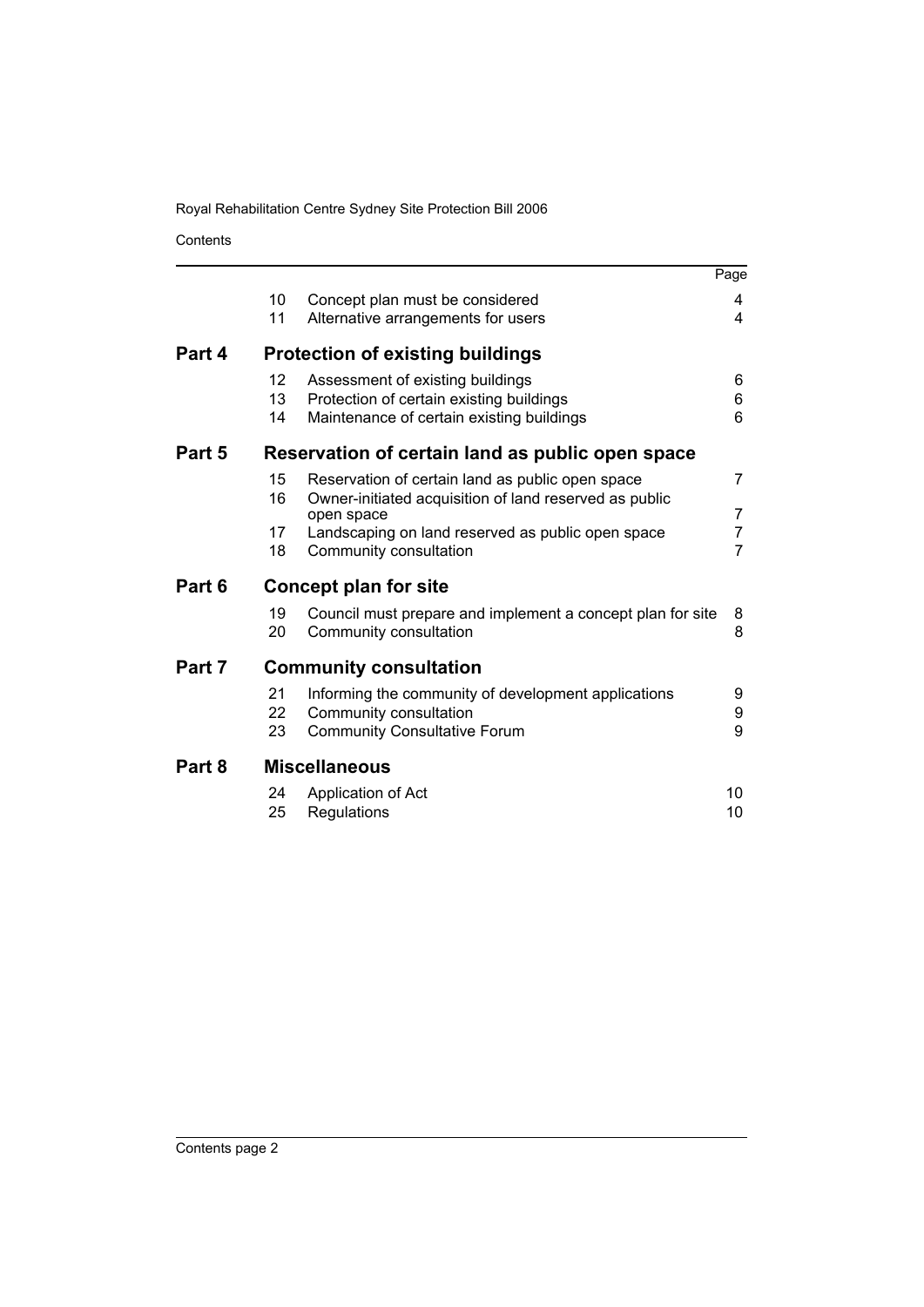

New South Wales

## **Royal Rehabilitation Centre Sydney Site Protection Bill 2006**

No , 2006

### **A Bill for**

An Act to make Ryde City Council the consent authority for any development on the site at Putney known as the Royal Rehabilitation Centre—Sydney, to prohibit excessive development on the site, to ensure that satisfactory, alternative arrangements are made for users, including the Riding for the Disabled, and for other purposes.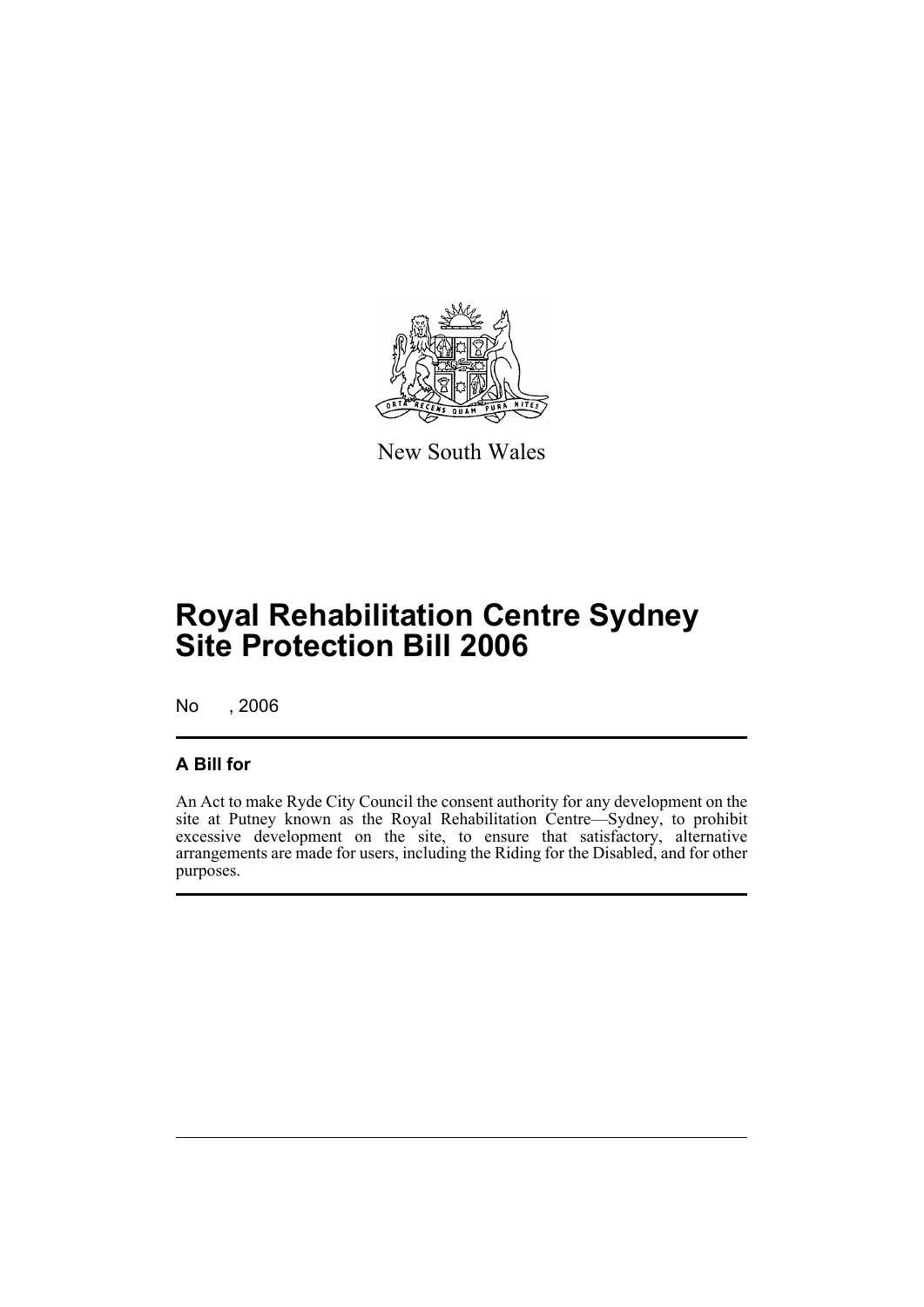Part 1 Preliminary

<span id="page-7-3"></span><span id="page-7-2"></span><span id="page-7-1"></span><span id="page-7-0"></span>

| The Legislature of New South Wales enacts: |                |                                                                                                                                                                                                                                         | 1                    |  |
|--------------------------------------------|----------------|-----------------------------------------------------------------------------------------------------------------------------------------------------------------------------------------------------------------------------------------|----------------------|--|
| <b>Preliminary</b><br>Part 1               |                | 2                                                                                                                                                                                                                                       |                      |  |
| 1                                          |                | Name of Act                                                                                                                                                                                                                             |                      |  |
|                                            |                | This Act is the Royal Rehabilitation Centre Sydney Site Protection<br>$Act\,2006$ .                                                                                                                                                     | $\overline{4}$<br>5  |  |
| $\mathbf{2}$                               |                | Commencement                                                                                                                                                                                                                            | 6                    |  |
|                                            |                | This Act commences on the date of assent.                                                                                                                                                                                               | $\overline{7}$       |  |
| 3                                          | Interpretation |                                                                                                                                                                                                                                         | 8                    |  |
|                                            | (1)            | In this Act:                                                                                                                                                                                                                            | 9                    |  |
|                                            |                | <b>Community Consultative Forum</b> means the Community Consultative<br>Forum established under section 23.                                                                                                                             | 10<br>11             |  |
|                                            |                | <b><i>the Council</i></b> means Ryde City Council and includes any successor of<br>Ryde City Council.                                                                                                                                   | 12<br>13             |  |
|                                            |                | <i>the site</i> means the site of the Royal Rehabilitation Centre—Sydney,<br>being Lot 1010, DP 836975, known as 600–640 Victoria Road, Ryde.                                                                                           | 14<br>15             |  |
|                                            | (2)            | Words and expressions that are used in this Act and that are defined in<br>the Environmental Planning and Assessment Act 1979 or the<br>regulations under that Act have the same meaning as in that latter Act<br>or those regulations. | 16<br>17<br>18<br>19 |  |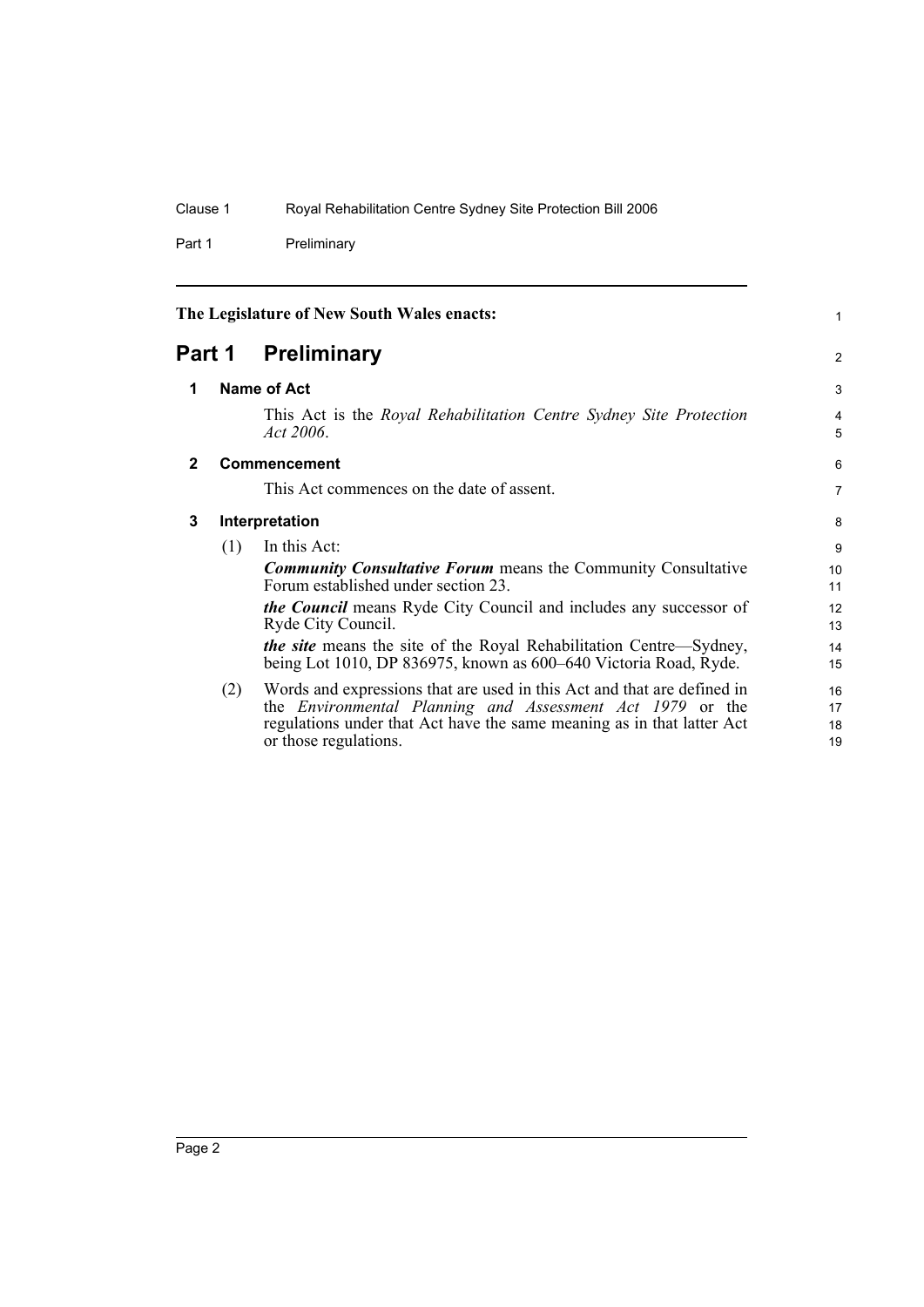| Royal Rehabilitation Centre Sydney Site Protection Bill 2006 | Clause 4 |
|--------------------------------------------------------------|----------|
| Ryde City Council is consent authority                       | Part 2   |

<span id="page-8-2"></span><span id="page-8-1"></span><span id="page-8-0"></span>

| Part 2 |     |              | <b>Ryde City Council is consent authority</b>                                                                                                                                                                                                                                                                                                                                                                                                                             | 1                                      |
|--------|-----|--------------|---------------------------------------------------------------------------------------------------------------------------------------------------------------------------------------------------------------------------------------------------------------------------------------------------------------------------------------------------------------------------------------------------------------------------------------------------------------------------|----------------------------------------|
| 4      |     |              | Ryde City Council is consent authority in relation to site                                                                                                                                                                                                                                                                                                                                                                                                                | $\overline{c}$                         |
|        |     |              | The Council is the consent authority in relation to the carrying out of<br>any development on the site.                                                                                                                                                                                                                                                                                                                                                                   | 3<br>4                                 |
| 5      |     |              | Part 3A of EP&A Act does not apply to change consent authority                                                                                                                                                                                                                                                                                                                                                                                                            | 5                                      |
|        | (1) |              | After this Act commences, a declaration must not be made under<br>section 75B of the <i>Environmental Planning and Assessment Act 1979</i> :                                                                                                                                                                                                                                                                                                                              | 6<br>7                                 |
|        |     | (a)          | that the carrying out of development on the site is a project to<br>which Part 3A of that Act applies, or                                                                                                                                                                                                                                                                                                                                                                 | 8<br>9                                 |
|        |     | (b)          | that has the effect of making the carrying out of development on<br>the site a project or part of a project to which Part 3A of that Act<br>applies.                                                                                                                                                                                                                                                                                                                      | 10<br>11<br>12                         |
|        | (2) | the site.    | Any such declaration has no effect to the extent to which it applies to                                                                                                                                                                                                                                                                                                                                                                                                   | 13<br>14                               |
|        | (3) | to the site. | Any declaration under section 75B of the <i>Environmental Planning and</i><br><i>Assessment Act 1979</i> that the carrying out of development on the site is<br>a project to which Part 3A of that Act applies, or that has the effect of<br>making the carrying out of development on the site a project or part of<br>a project to which Part 3A of that Act applies, that was made before the<br>commencement of this Act is revoked to the extent to which it applies | 15<br>16<br>17<br>18<br>19<br>20<br>21 |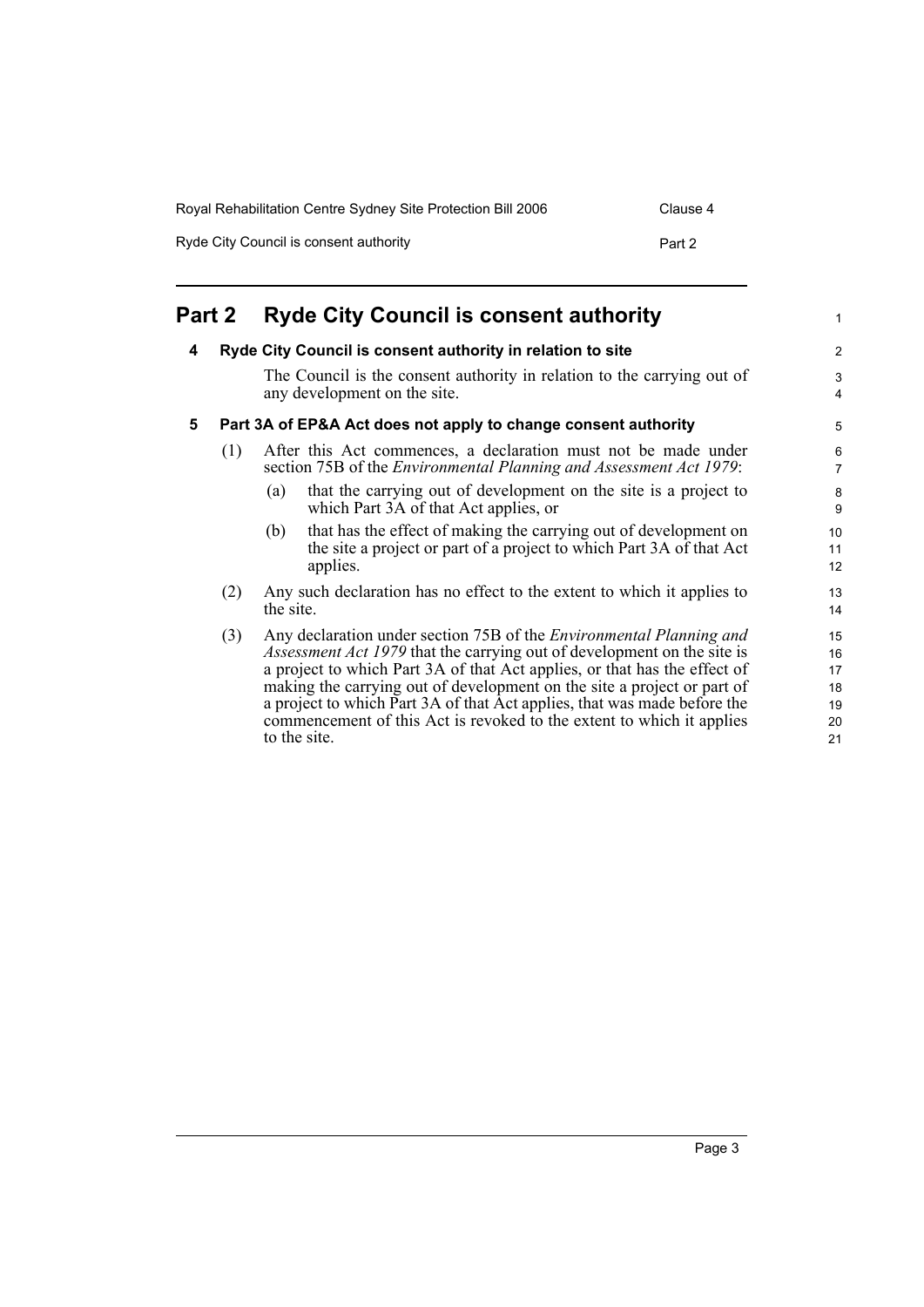Part 3 Development of site requires consent

## <span id="page-9-1"></span><span id="page-9-0"></span>**Part 3 Development of site requires consent**

#### **6 All development of site requires consent**

Development cannot be carried out on the site except with development consent under Part 4 of the *Environmental Planning and Assessment Act 1979*.

#### <span id="page-9-2"></span>**7 Permissible development**

- (1) The following development only may be carried out on the site and only with the consent of the Council:
	- (a) development for the purposes of a detached dwelling-house,
	- (b) development for the purposes of a new purpose-built specialised rehabilitation facility,
	- (c) demolition or alteration of a building.
- (2) After the second anniversary of the commencement of this Act, development consent cannot be granted for the carrying out of development on the site for the purposes of a detached dwelling-house or a new purpose-built specialised rehabilitation facility.

#### <span id="page-9-3"></span>**8 Existing use rights not affected**

Sections 6 and 7 do not affect the continuation of any existing use of the site for the purposes of a rehabilitation facility that was current immediately before the commencement of this Act.

#### <span id="page-9-4"></span>**9 Limit on residential development**

The Council must not consent to the carrying out of development on the site for the purposes of a detached dwelling-house if, as a result of the development, the total floor space area of dwelling-houses on the site will exceed 51 per cent of the area of the site.

#### <span id="page-9-5"></span>**10 Concept plan must be considered**

The Council must not consent to the carrying out of development on the site unless it has taken into consideration the concept plan prepared under Part 6.

#### <span id="page-9-6"></span>**11 Alternative arrangements for users**

(1) The Council must not consent to the carrying out of development on the site unless it is satisfied that satisfactory alternative arrangements are made for those who were users of the site immediately before the development but who will not be able to use the site after the development.

4 5

1

 $\mathfrak{p}$ 3

15 16 17

> 18 19  $20$

21  $22$ 23

29 30 31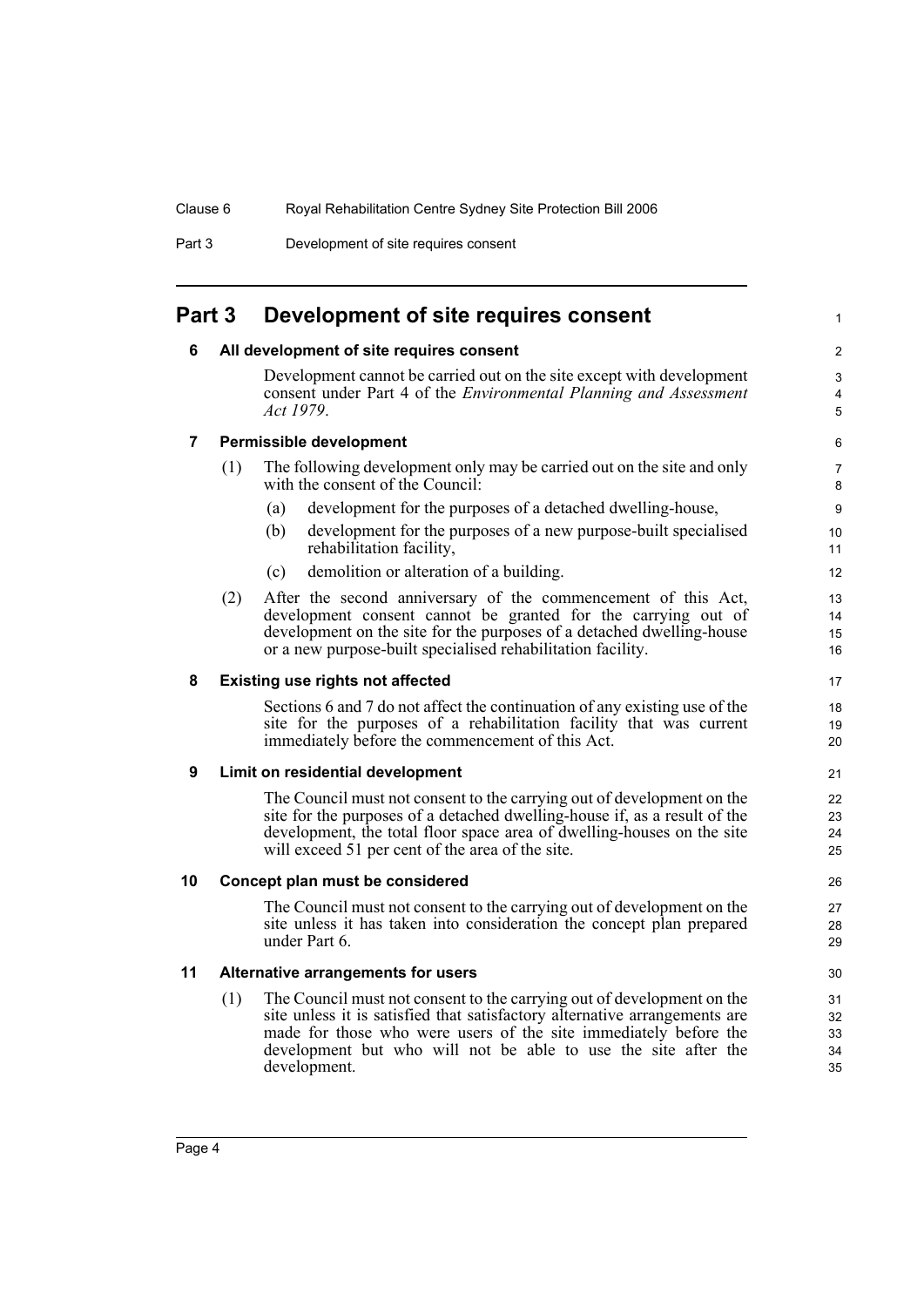| Royal Rehabilitation Centre Sydney Site Protection Bill 2006 | Clause 11 |
|--------------------------------------------------------------|-----------|
| Development of site requires consent                         | Part 3    |
|                                                              |           |

(2) The users to which this section relates may include, but are not limited to, the Riding for the Disabled Association (New South Wales).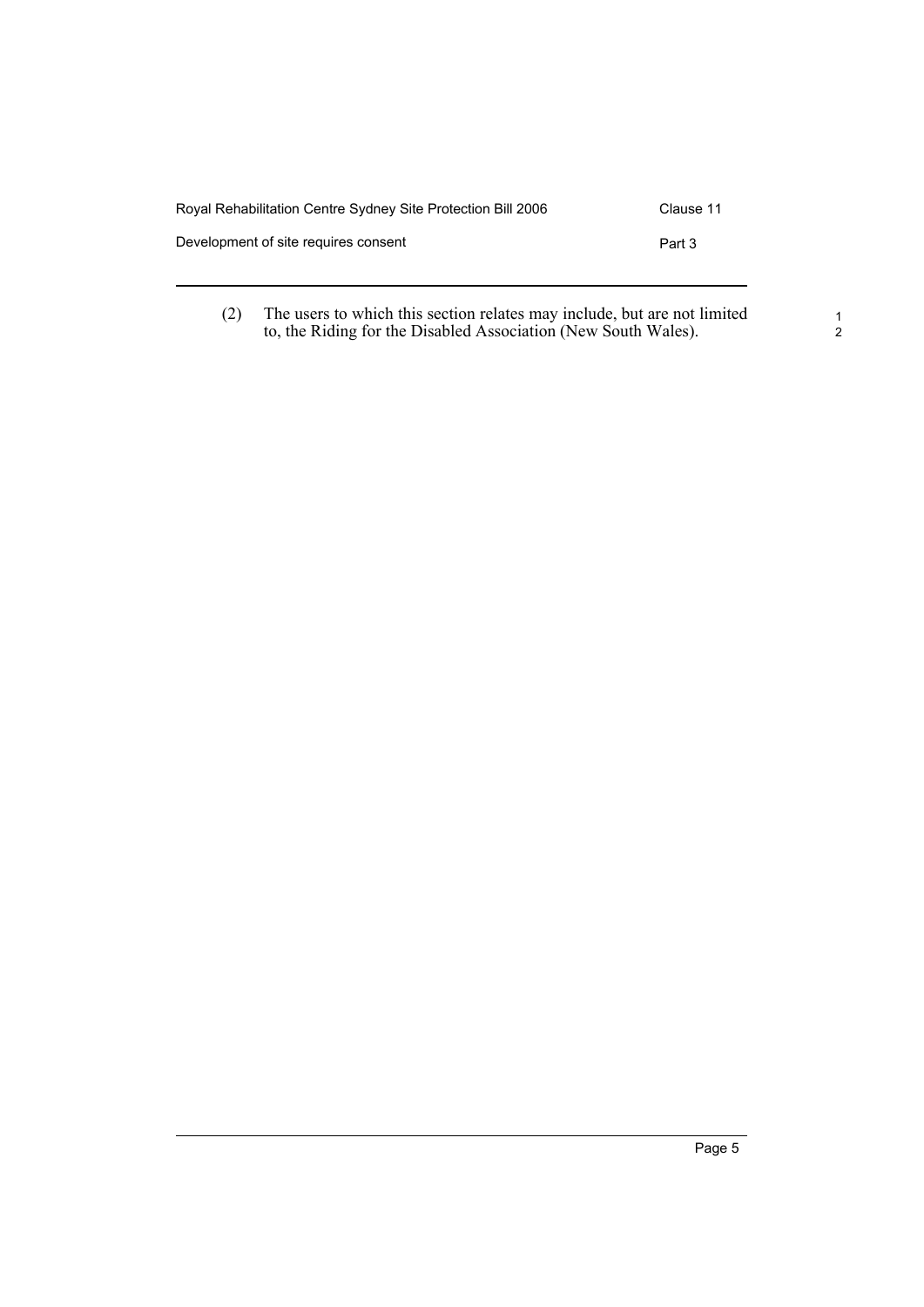Part 4 **Protection of existing buildings** 

## <span id="page-11-0"></span>**Part 4 Protection of existing buildings**

#### <span id="page-11-1"></span>**12 Assessment of existing buildings**

- (1) The Council must assess each of the buildings existing on the site immediately before the commencement of this Act.
- (2) That assessment must determine which buildings are worthy of protection from demolition or alteration and which are not.
- (3) That assessment must be completed within 6 months after the commencement of this Act.

#### <span id="page-11-2"></span>**13 Protection of certain existing buildings**

The Council must not consent to the carrying out of development on the site that involves the demolition or substantial alteration of a building that the Council has determined under this Part is worthy of protection from demolition or alteration.

#### <span id="page-11-3"></span>**14 Maintenance of certain existing buildings**

The Council must maintain in a reasonable condition all buildings on the site that it has determined under this Part are worthy of protection from demolition or alteration and that are on land reserved as public open space under Part 5.

8 9

1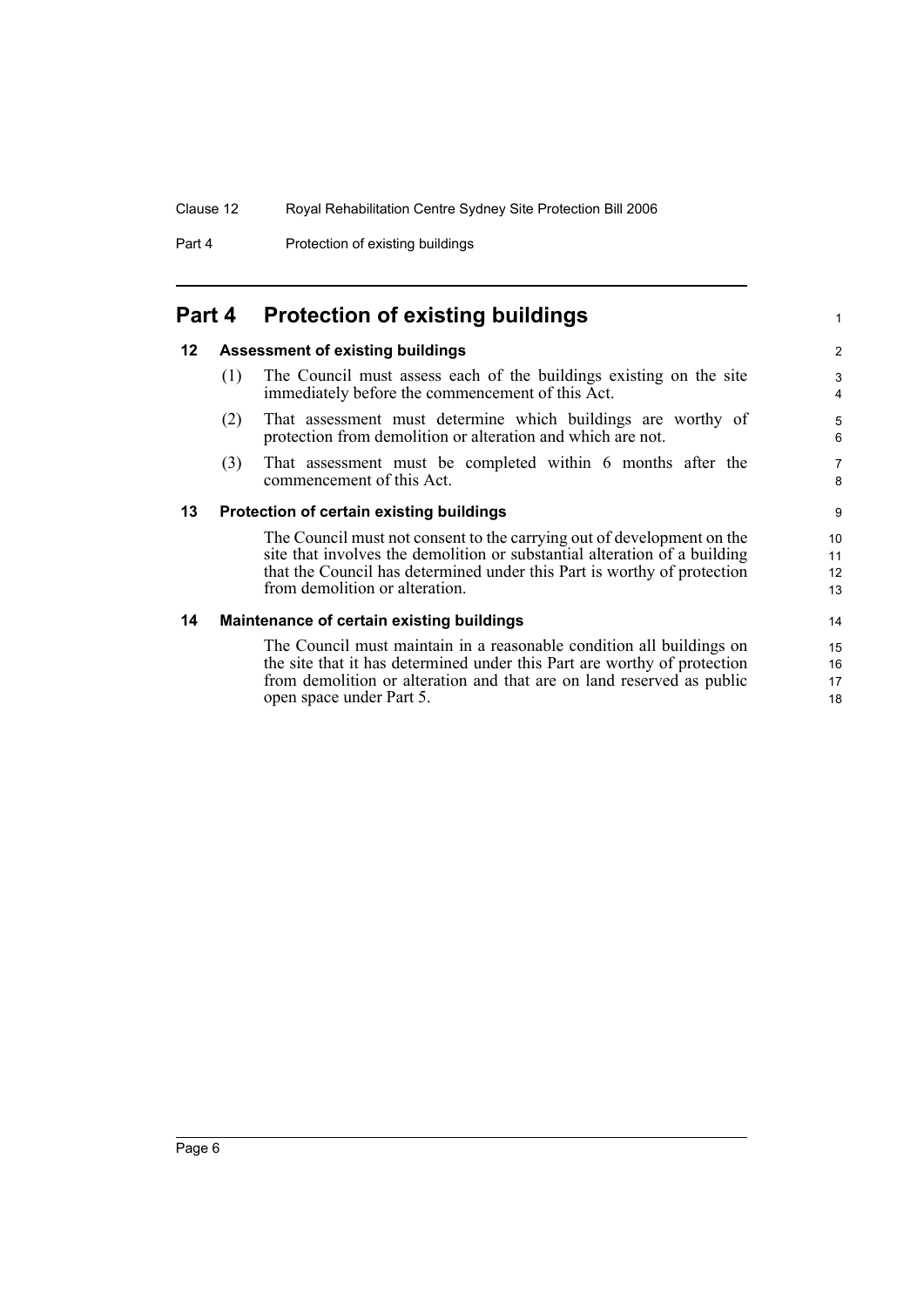| Royal Rehabilitation Centre Sydney Site Protection Bill 2006 | Clause 15 |
|--------------------------------------------------------------|-----------|
| Reservation of certain land as public open space             | Part 5    |

<span id="page-12-4"></span><span id="page-12-3"></span><span id="page-12-2"></span><span id="page-12-1"></span><span id="page-12-0"></span>

| Part 5 |     | Reservation of certain land as public open<br>space                                                                                                                                                                                                                     |                      |  |
|--------|-----|-------------------------------------------------------------------------------------------------------------------------------------------------------------------------------------------------------------------------------------------------------------------------|----------------------|--|
| 15     |     | Reservation of certain land as public open space                                                                                                                                                                                                                        |                      |  |
|        | (1) | This section applies to that part of the site that is not:                                                                                                                                                                                                              | 4                    |  |
|        |     | being used as a rehabilitation facility, or<br>(a)                                                                                                                                                                                                                      | 5                    |  |
|        |     | the subject of development consent for the purposes of a detached<br>(b)<br>dwelling-house or a new purpose-built specialised rehabilitation<br>facility.                                                                                                               | 6<br>7<br>8          |  |
|        | (2) | On the second anniversary of the commencement of this Act, the land<br>to which this section applies is reserved as public open space.                                                                                                                                  | 9<br>10              |  |
| 16     |     | Owner-initiated acquisition of land reserved as public open space                                                                                                                                                                                                       |                      |  |
|        | (1) | The owner of land reserved as public open space by section 15 may<br>request the Council to acquire that land by way of a written notice.                                                                                                                               | 12<br>13             |  |
|        | (2) | On receipt of a notice in accordance with subsection (1), the Council<br>must acquire the land to which the notice relates by agreement or<br>compulsory process in accordance with Division 3 of Part 2 of the Land<br>Acquisition (Just Terms Compensation) Act 1991. | 14<br>15<br>16<br>17 |  |
| 17     |     | Landscaping on land reserved as public open space                                                                                                                                                                                                                       | 18                   |  |
|        |     | As soon as practicable after the Council acquires land under section 16,<br>the Council must landscape the land in a manner appropriate for its use<br>as public open space.                                                                                            | 19<br>20<br>21       |  |
| 18     |     | <b>Community consultation</b>                                                                                                                                                                                                                                           | 22                   |  |
|        |     | The Council must consult with the Community Consultative Forum on<br>the management of the land acquired under section 16.                                                                                                                                              | 23<br>24             |  |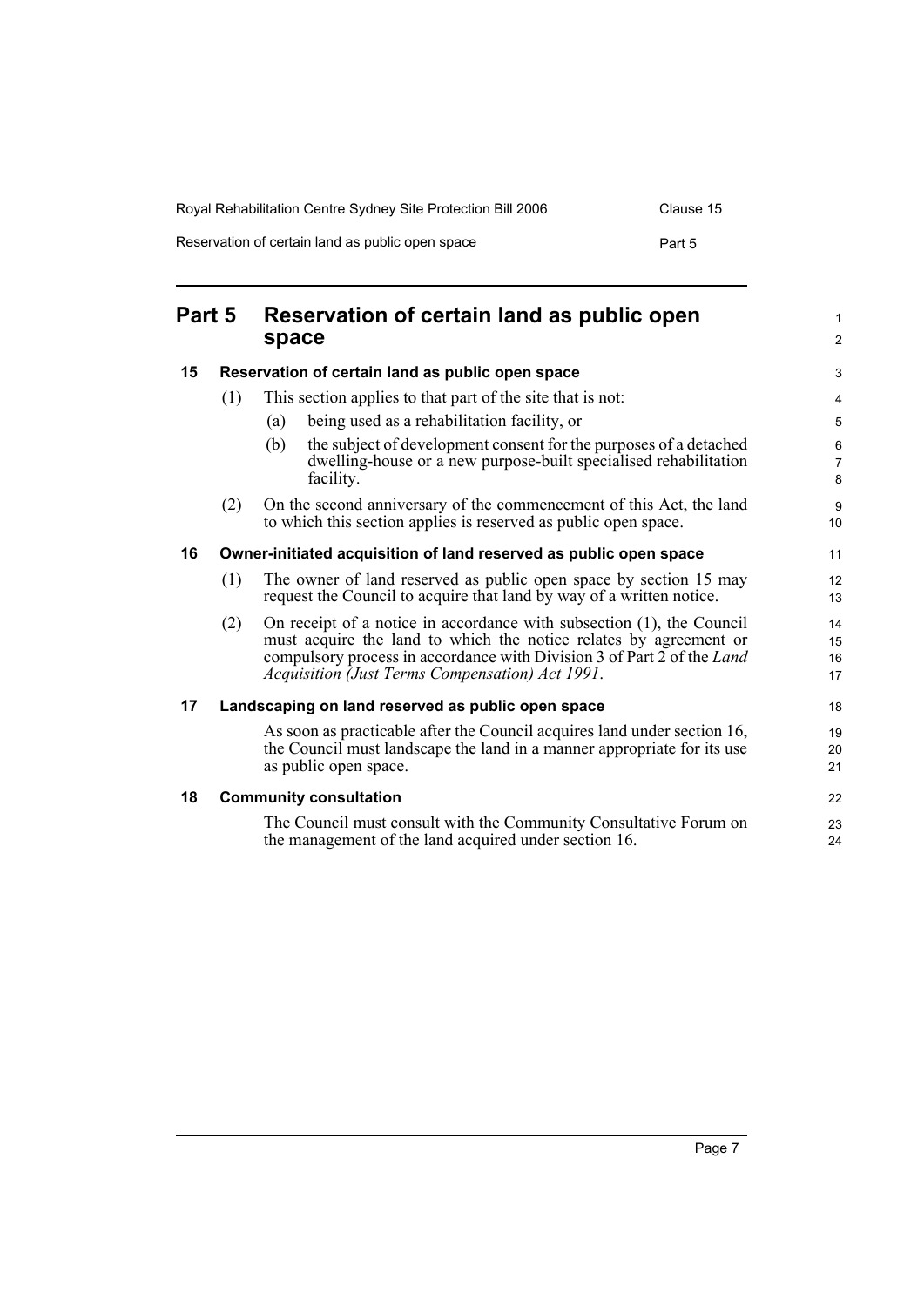Part 6 Concept plan for site

## <span id="page-13-1"></span><span id="page-13-0"></span>**Part 6 Concept plan for site**

<span id="page-13-2"></span>

| 19 | Council must prepare and implement a concept plan for site                                                      | $\overline{2}$ |
|----|-----------------------------------------------------------------------------------------------------------------|----------------|
|    | The Council must prepare and implement a concept plan for the site.                                             | -3             |
| 20 | <b>Consultation on concept plan</b>                                                                             | $\overline{4}$ |
|    | In preparing a concept plan under this Part, the Council must consult<br>with the Community Consultative Forum. | -5<br>6        |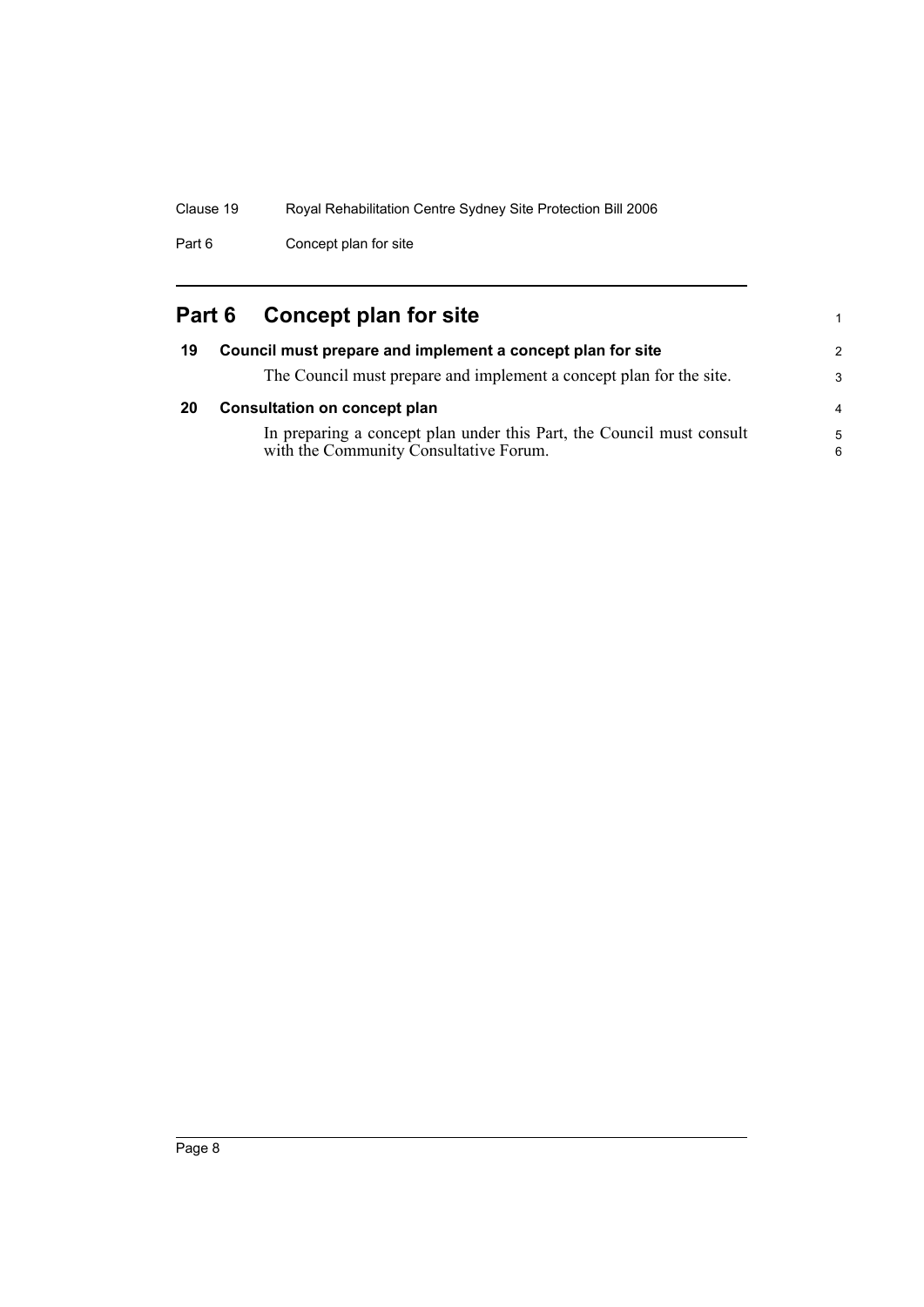Community consultation example of the consultation example of the Part 7

#### <span id="page-14-3"></span><span id="page-14-2"></span><span id="page-14-1"></span><span id="page-14-0"></span>**Part 7 Community consultation 21 Informing the community of development applications** (1) The Council must not consent to the carrying out of development on the site unless it is satisfied that the local community has been properly informed on the proposed development. (2) In particular, the Council must not consent to an application for development consent unless: (a) the development application has been publicly notified in the manner required for advertised development under the *Environmental Planning and Assessment Act 1979*, and (b) it has taken into account any objections received as part of that notification procedure. **22 Community consultation** It is the duty of the Council to establish an effective procedure for community consultation concerning: (a) the management of the public space reserved under Part 5, and (b) the development of a concept plan for the site under Part 6. **23 Community Consultative Forum** (1) The procedure for community consultation is to include the establishment of a Community Consultative Forum. (2) The Community Consultative Forum is to consist of 6 residents of the City of Ryde appointed by the mayor of the Council. (3) The membership and procedure of the Community Consultative Forum is (subject to this section) to be as provided by the regulations. (4) The regulations may make provision for or with respect to the appointment of members, their term of office and removal and the filling of vacancies. (5) The Community Consultative Forum is to meet at least once in each quarter starting on 1 January, 1 April, 1 July and 1 October. 1  $\overline{2}$ 3 4 5 6 7 8 9 10 11 12 13 14 15 16 17 18 19 20 21 22 23  $24$ 25 26 27 28 29